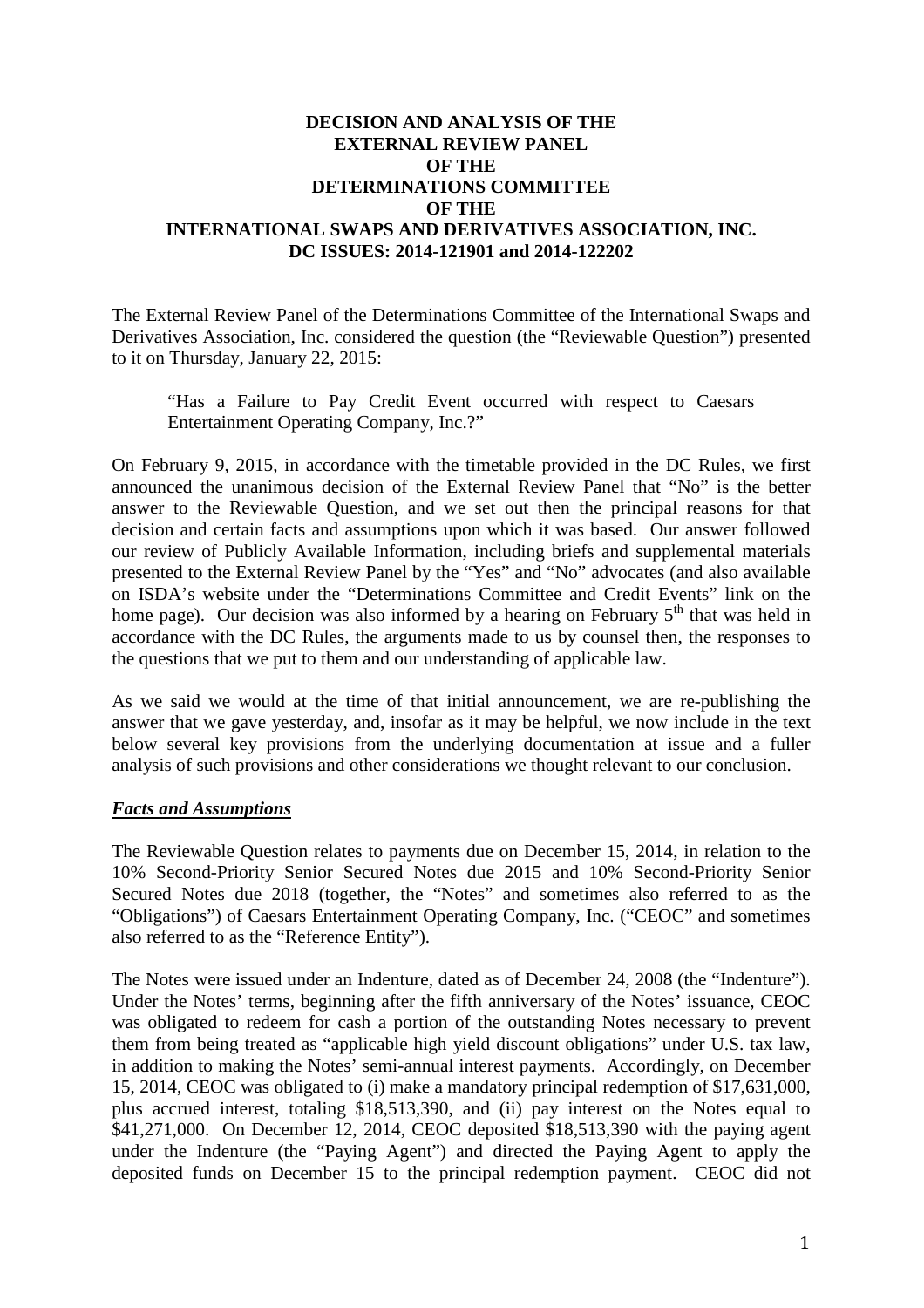deposit any other funds with the Paying Agent in connection with its December 15 payment obligations. We have been directed not to consider whether an Event of Default on the Notes existed on or prior to December 15 in relation to payments owed on October 15 or otherwise other than any arising solely from the facts set forth above.

Capitalized terms used in this decision, unless otherwise defined in it, shall have the respective meanings as set forth in the 2003 ISDA Credit Derivatives Definitions and the 2014 ISDA Credit Derivatives Definitions (together, the "Definitions").

# *Principal Reasons for the External Review Panel's Determination*

- **1. The "Yes" advocates' reliance on Section 4.01 of the Indenture to eliminate an otherwise applicable Grace Period for the interest payments due from the Reference Entity on December 15, 2014, is misplaced. Section 4.01 was not intended to be an "application of proceeds" provision, neither was it intended to define "principal" for purposes of whether an Event of Default (as defined in the Indenture) had occurred.**
- **2. The language in Section 4.01 is general, and the particular sentence in it that gives rise to this dispute is poorly drafted. However, other provisions of the Indenture deal with redemption procedures, grace periods and application of proceeds clearly and in an unqualified way; there is no reference or deference in these to Section 4.01.**
- **3. The Notes and the Indenture also contemplate a measure of issuer discretion in matters relating to payments and redemption prior to an Event of Default; the direction by the Reference Entity in this case, if not expressly contemplated or provided for, is neither expressly prohibited nor precluded by the Indenture's terms.**
- **4. The situation in the instant case is very different from one that might arise, and the priorities that the Indenture prescribes, after an Event of Default has occurred.**
- **5. Insofar as it may be relevant, we believe that our interpretation of the Indenture comports with both market practice (both as we know it and as reported to us regarding market reaction to the facts in this case) and legal practice relating to the disclosure of material terms of material contracts, and nothing that counsel have shown us, given its proper reading, appears to us to be contradictory or authority for a different view on the facts before us.**
- **6. We have been unable to identify any compelling commercial reason from the point of view of either the Reference Entity or the holders of the Obligations at the time that documentation for the Obligations was agreed that would have justified, let alone compel, the reading that the "Yes" advocates would ascribe to the Notes and the Indenture. We can, however, contemplate commercial reasons both for the distinction between principal and interest when assessing grace periods in the first instance and for preserving that distinction throughout the term of the Notes even in the absence of scheduled "interest only" payment dates.**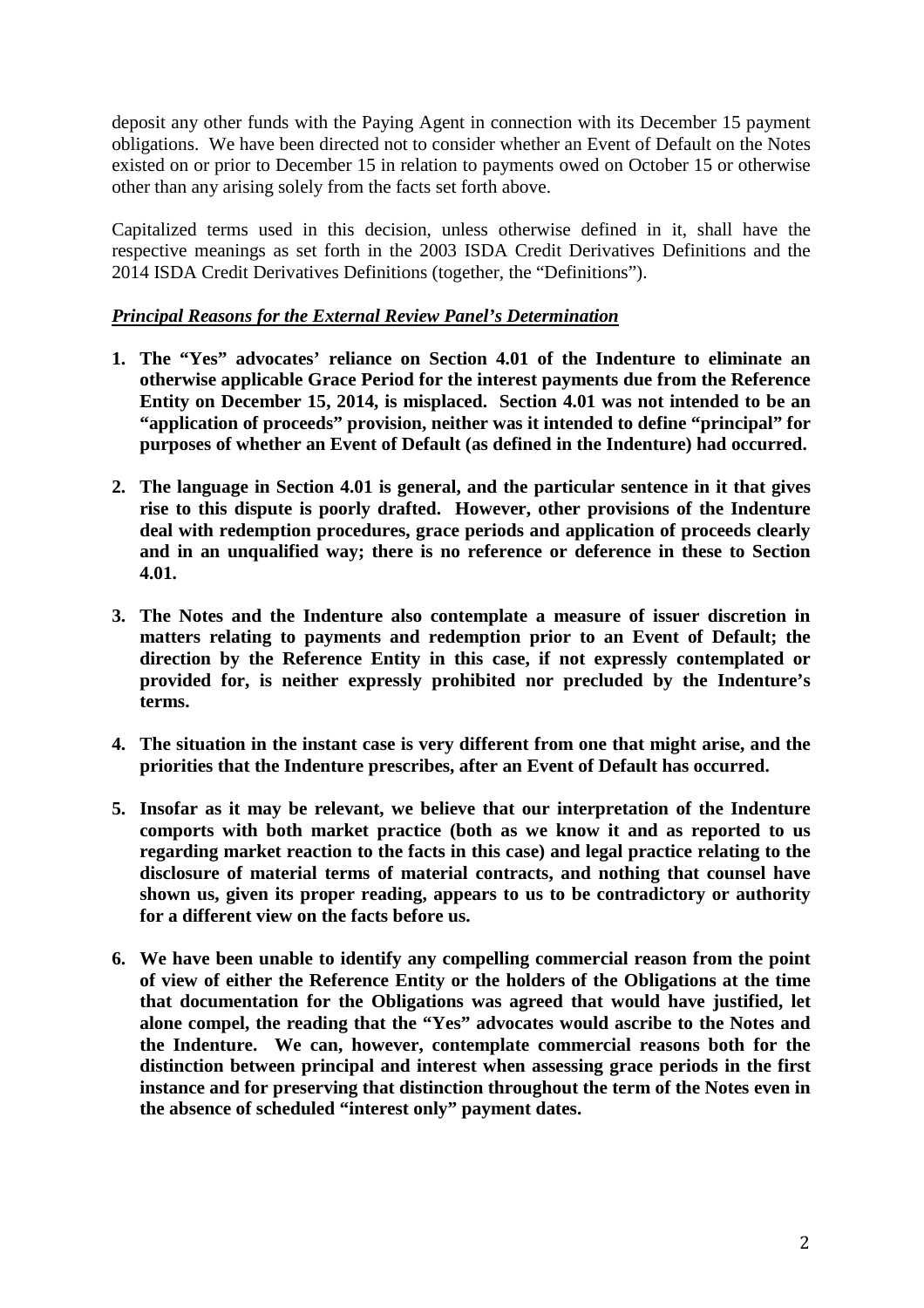## *Key Provisions*

### *Section 4.5 of the Definitions*

"**Failure to Pay.** "Failure to Pay" means, after the expiration of any applicable Grace Period (after the satisfaction of any conditions precedent to the commencement of such Grace Period), the failure by [a (*2003*)/the (*2014*)] Reference Entity to make, when and where due, any payments in an aggregate amount of not less than the Payment Requirement under one or more Obligations, in accordance with the terms of such Obligations at the time of such failure."

### *Form of the Notes*

#### "Method of Payment

The Issuer shall pay interest on the Notes (except defaulted interest) to the Persons who are registered holders at the close of business on June 1 or December 1 (each a "Record Date") next preceding the interest payment date even if Notes are canceled after the record date and on or before the interest payment date (whether or not a Business Day). Holders must surrender Notes to the Paying Agent to collect principal payments. The Issuer shall pay principal, premium, if any, and interest in money of the United States of America that at the time of payment is legal tender for payment of public and private debts. Payments in respect of the Notes represented by a Global Note (including principal, premium, if any, and interest) shall be made by wire transfer of immediately available funds to the accounts specified by The Depository Trust Issuer (*sic*) or any successor depositary. The Issuer shall make all payments in respect of a certificated Note (including principal, premium, if any, and interest) at the office of the Paying Agent, except that, at the option of the Issuer, payment of interest may be made by mailing a check to the registered address of each holder thereof; *provided, however*, that payments on the Notes may also be made, in the case of a holder of at least \$1,000,000 aggregate principal amount of Notes, by wire transfer to a U.S. dollar account maintained by the payee with a bank in the United States if such holder elects payment by wire transfer by giving written notice to the Trustee or Paying Agent to such effect designating such account no later than 30 days immediately preceding the relevant due date for payment (or such other date as the Trustee may accept in its discretion)."

### *Section 3.07 of the Indenture (Article III Redemption)*

"Deposit of Redemption Price. With respect to any Notes, prior to 10:00 a.m., New York City time, on the redemption date, the Issuer shall deposit with the Paying Agent (or, if the Issuer or a Wholly Owned Subsidiary is the Paying Agent, shall segregate and hold in trust) money sufficient to pay the redemption price of and accrued interest on all Notes or portions thereof to be redeemed on that date other than Notes or portions of Notes called for redemption that have been delivered by the Issuer to the Trustee for cancellation. On and after the redemption date, interest shall cease to accrue on Notes or portions thereof called for redemption so long as the Issuer has deposited with the Paying Agent funds sufficient to pay the principal of, *plus* accrued and unpaid interest on, the Notes to be redeemed, unless the Paying Agent is prohibited from making such payment pursuant to the terms of this Indenture."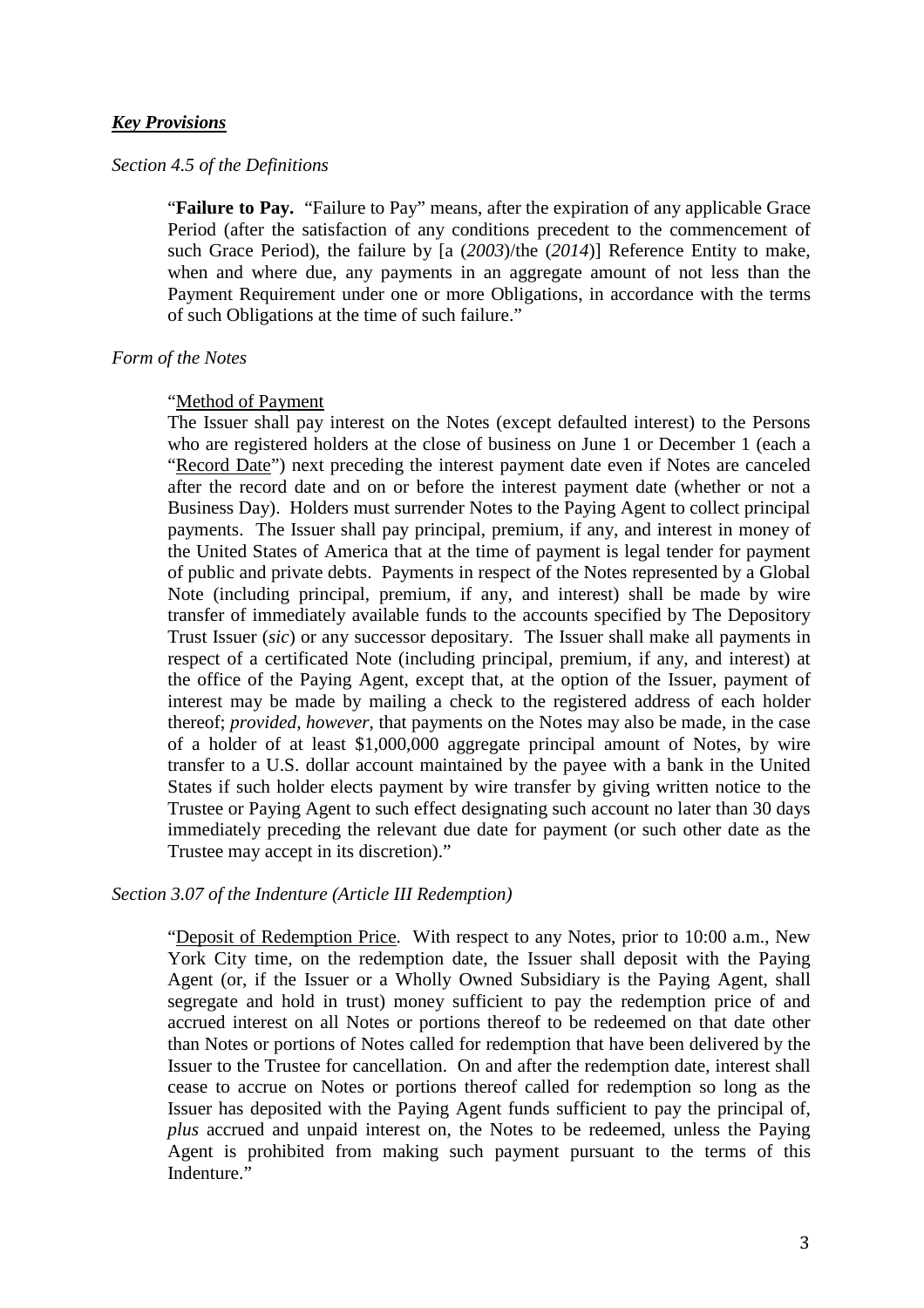"Payment of Notes. The Issuer shall promptly pay the principal of and interest on the Notes on the dates and in the manner provided in the Notes and in this Indenture. An installment of principal of (*sic*) or interest shall be considered paid on the date due if on such date the Trustee or the Paying Agent holds as of 12:00 p.m. Eastern time money sufficient to pay all principal and interest then due and the Trustee or the Paying Agent, as the case may be, is not prohibited from paying such money to the holders on that date pursuant to the terms of this Indenture.

The Issuer shall pay interest on overdue principal at the rate specified therefor in the Notes, and it shall pay interest on overdue installments of interest at the same rate borne by the Notes to the extent lawful."

## *Section 6.01 of the Indenture (Article VI Defaults and Remedies)*

"Events of Default. An "Event of Default" occurs with respect to a series of Notes if:

- (a) there is a default in any payment of interest (including any additional interest) on any Note of such series when the same becomes due and payable, and such default continues for a period of 30 days,
- (b) there is a default in the payment of principal or premium, if any, of any Note of such series when due at its Stated Maturity, upon optional redemption, upon required repurchase, upon declaration or otherwise,
- (c) the failure by the Issuer or any Restricted Subsidiary to comply for 60 days after notice with its other agreements contained in the Notes of such series or this Indenture,
- (d)  $\ldots$ ."

## *Section 6.10 of the Indenture (Article VI Defaults and Remedies)*

"Priorities. Subject to the terms of the Intercreditor Agreement and the Security Documents, any money or property collected by the Trustee pursuant to this Article VI and any other money or property distributable in respect of the Issuer's or the Parent Guarantor's obligations under this Indenture after an Event of Default shall be applied in the following order:

FIRST: to the Trustee for amounts due under Section 7.07;

SECOND: to the holders for amounts due and unpaid on the Notes for principal, premium, if any, and interest, ratably, without preference or priority of any kind, according to the amounts due and payable on the Notes for principal and interest, respectively; and

THIRD: to the Issuer or, to the extent the Trustee collects any amount for the Parent Guarantor, to the Parent Guarantor.

. . . ."

# *Analysis*

1. *Section 4.01 of the Indenture.* The "Failure to Pay" credit event trigger set out in the Definitions (Section 4.5) makes reference, and the trigger is subject, to "the expiration of any applicable Grace Period" that benefits any relevant payment contemplated by the Obligations.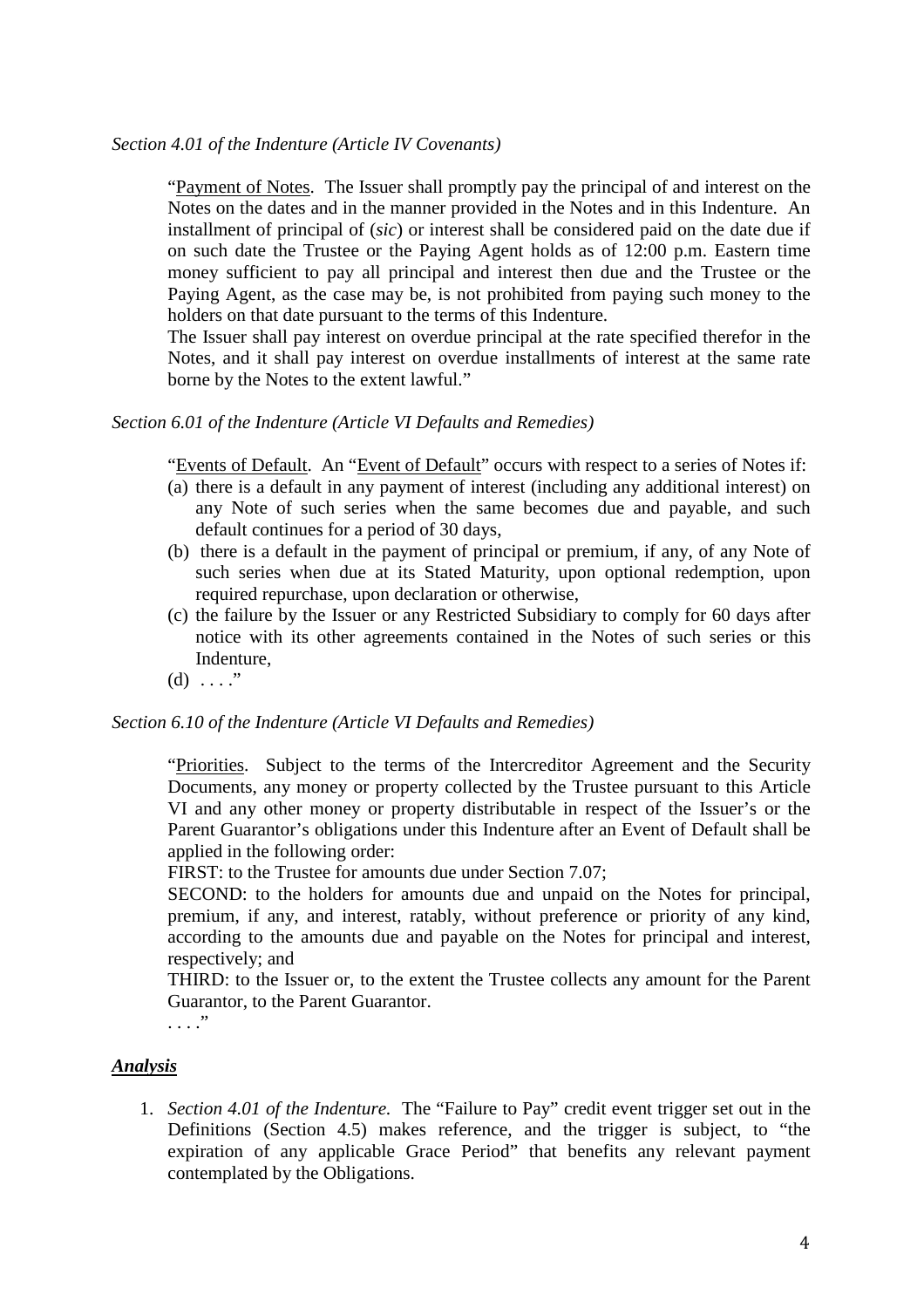It is a widely accepted market expectation that a failure to make principal payments when due on publicly traded note issues like the Obligations is an event of default with no grace period. It is similarly the market's expectation that a failure to make interest payments due on such notes is subject to a 30-day (or at least some) grace period before an event of default occurs.

To deviate from such standard market practice would, in our view, be a material departure from market expectation and would require more specific language directing more clearly a different outcome than does the language in Section 4.01 on which the "Yes" advocates rely. (*See* discussion at 2 below.) It would also be expected that such a material change, or the possibility of it arising in the natural term of a publicly traded issue, would be disclosed by an issuer, for example, in filings with the US Securities and Exchange Commission (the "SEC"), but we see no such disclosure (or even any *mention* of Section 4.01) in the Reference Entity's S-4 registration statement filing with the SEC for the Obligations in 2008. We think that is because Section 4.01 was intended by its drafters to have more modest ambitions.

Similarly, it would be reasonable for the market to expect to see the actual mechanism by which an otherwise applicable grace period was to be eliminated to be prominent in the Notes, or in the section of the Indenture that deals with grace periods or redemptions of principal, or at least cross-referenced there. It seems to the External Review Panel too subtle to bury an appropriation of grace periods and payments provision in the Covenants section of the Indenture without any consistent referral to its relevance elsewhere. We note that there are otherwise no shortage of cross-references throughout the Indenture.

We prefer the view that sees the covenants set out in Section 4.01 as serving the limited purpose of preserving (a) a separate promise running to the Trustee to enable it to enforce payment on behalf of the holders of the Obligations and (b) a potential safe harbor for the issuer for payments deemed to be made (whether or not funds have by then reached the holders).

2. *Interpreting the second sentence of Section 4.01.* We set out above the language of Section 4.01. Much of this dispute has focussed in particular on the second sentence of that Section. Having preferred the more modest view of the drafters' intent for the covenants contained in Section 4.01, we think that some of the arguments advanced to support a "Yes" answer have read too much into this sentence.

For example, in a December 14, 2014, submission to the Determinations Committee, Section 4.01 of the Indenture was said to state, presumably in reliance on that second sentence, "that an installment of principal or interest is considered paid *only if* the Trustee or Paying Agent holds funds sufficient to pay all principal and interest then due." (*emphasis added*) We do not see the words "only if" in the second sentence of Section 4.01. And in the "Yes" advocates' brief it is stated that the Indenture "provides that an installment of principal or interest is *not deemed paid unless* "*all*  principal *and* interest then due" is paid. (*non-bold emphasis added*) Similarly, we cannot see where the Indenture expressly provides that conclusion in Section 4.01. Indeed, the External Review Panel reads the language of Section 4.01 quite differently.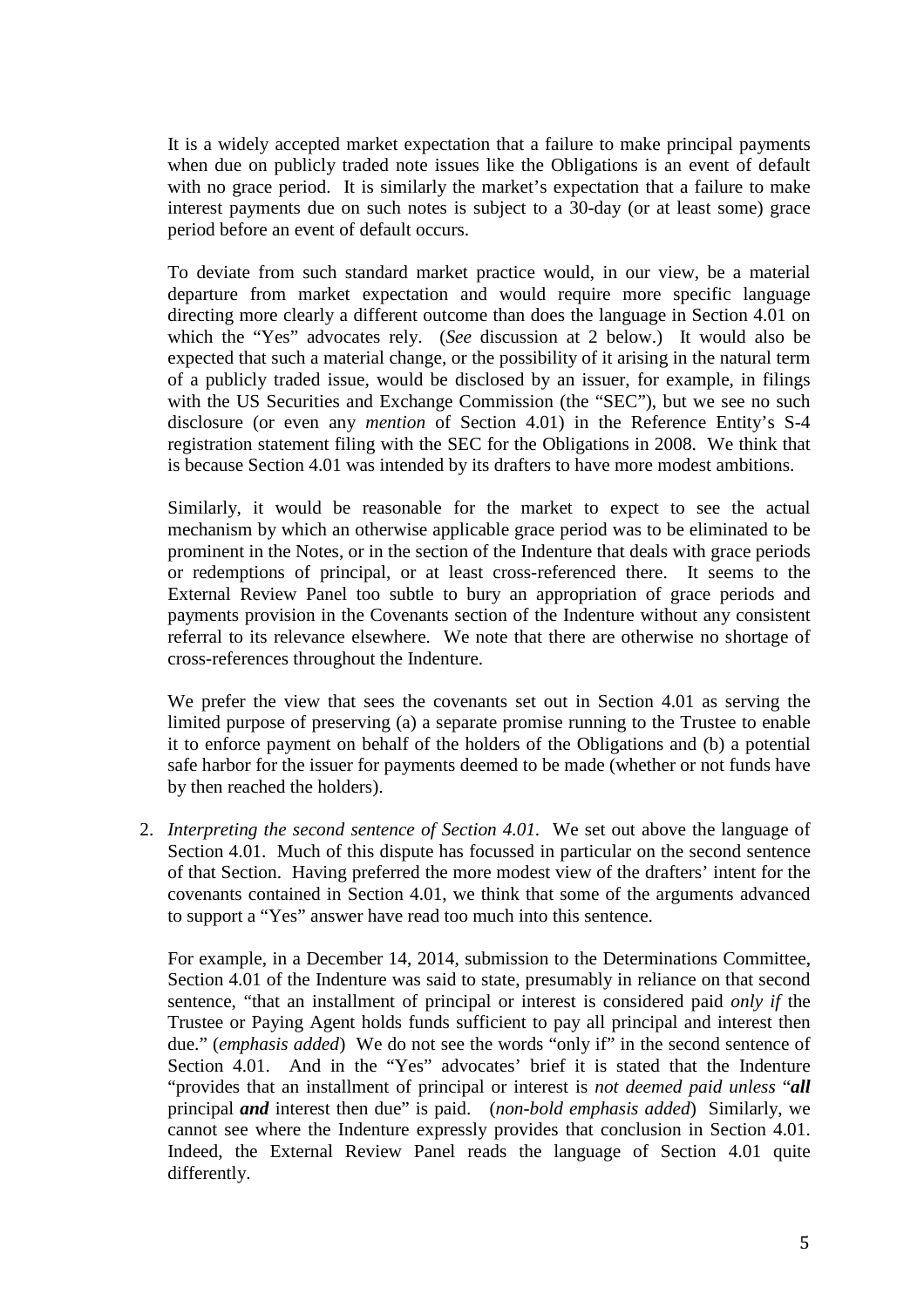Interestingly, both the "Yes" advocates and the "No" advocates argue that the language of Section 4.01 is clear and unambiguous. However, each derives a very different and conflicting meaning from the same wording.

Further to questioning from the External Review Panel in the hearing, counsel for the answer "Yes" accepted that his reading of the second sentence of Section 4.01 would be better supported or at least clearer if, without changing any words in that sentence, the words here in **bold** were added:

"An installment of principal of or interest shall be considered paid on the date due if**, but only if,** on such date the Trustee or the Paying Agent holds as of 12:00 p.m. Eastern time money sufficient to pay all principal and interest then due **on that and any other installment . . ."**

Counsel also did not deny that, for such purpose, it would be even more clear if added at the end of the sentence (borrowing the language from Section 6.10 of the Indenture) were the words:

"and, for the avoidance of doubt, **any money . . . collected by the Trustee pursuant to this Article . . . shall be applied . . . to . . . principal . . . and interest, ratably, without preference or priority of any kind".**

And counsel for the answer "No" accepted that his reading of that same second sentence would be better supported if, without changing any words in that sentence, the words here in **bold** were added:

"**One way [a]**n installment of principal of or interest shall be considered paid on the date due **is** if on such date the Trustee or the Paying Agent holds as of 12:00 p.m. Eastern time money sufficient to pay all principal and interest then due **on that installment . . ."**

What is clear (in addition to the extraneous "of" that appears after the word "principal") is that the word "installment" was consciously added, which, for example, distinguishes the formulation in the Indenture from others that appear as Section 4.01 in the model forms and commentaries that we were shown.

Yet the reading advocated by the "Yes" vote would view installments as irrelevant to the method of payment. It would cancel the contractually agreed distinction between the grace period for interest payments and the absence of any grace period for principal whenever payments for both principal and interest fell due on the same date even where those payments related to different installments or contractual duties to pay. By this reading too, once any amount of an interest payment remains outstanding, it becomes impossible to settle interest separately from principal. Likewise, it becomes impossible to *preserve* an already established grace period for a previously missed interest payment as soon as a principal payment arises.

It then ignores the commercial rationale for the distinction being made in the first place (between monies advanced and monies earned), including the fact that, since interest payments are often made without presentation of a note, there may be a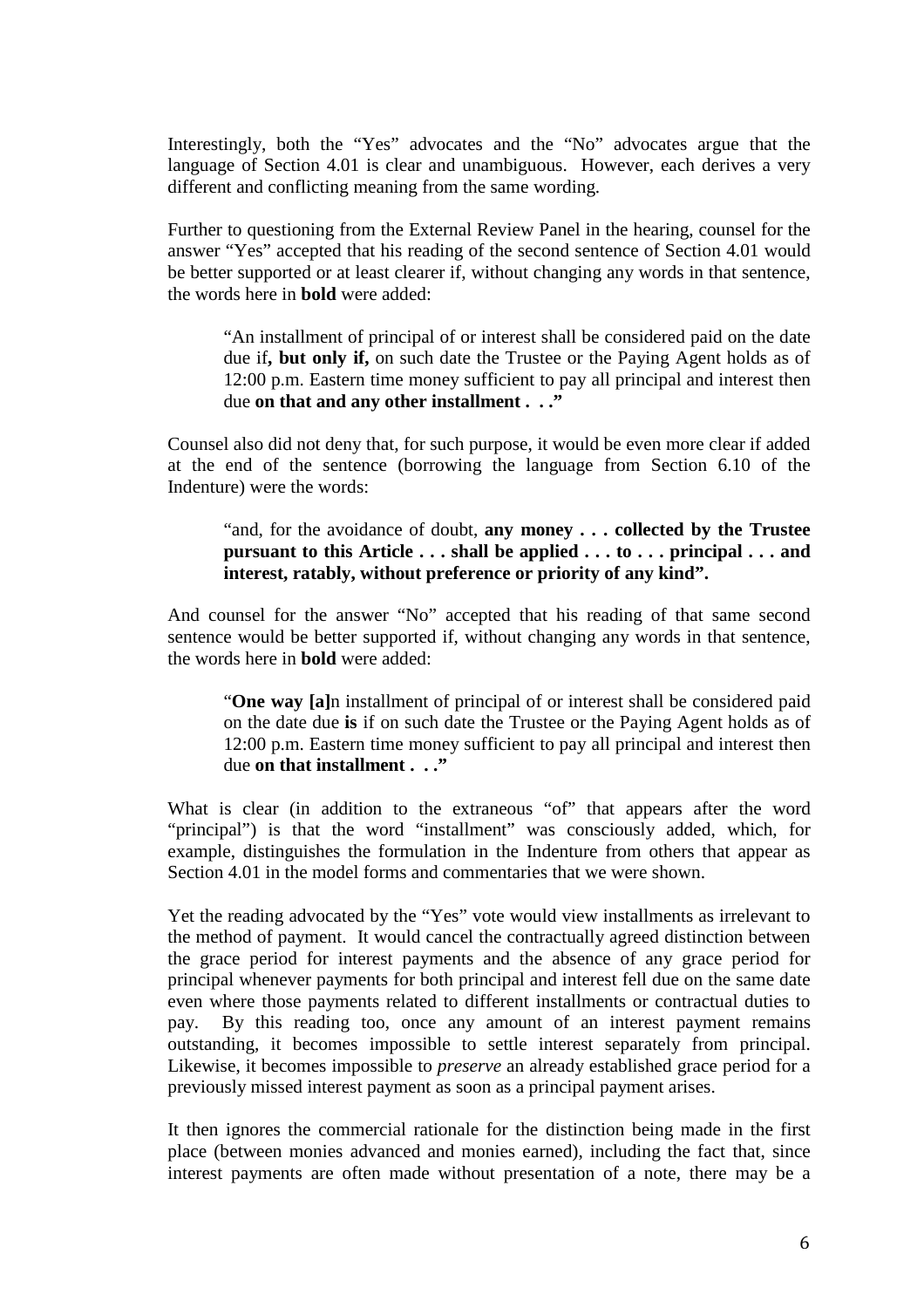greater likelihood that it may take more time to confirm all interest payments and with a greater likelihood of technical or inadvertent failure.

An example based on different facts that could arise under the Obligations illustrates the fallacy of the reading given by the "Yes" advocates. As the brief in support of the "No" answer points out, the Notes expressly allow the Reference Entity to mail checks for interest. Thus, the Reference Entity could fully pay interest on the Notes, but according to the reading of Section 4.01 given by the "Yes" advocates, such interest would not be deemed to be paid or effectively so. We do not think that was the drafters' intent. In fact, we see from the method of payment provision in the Notes that there are a number of ways in which the Reference Entity can pay interest and principal without all funds being first deposited with the Trustee.

- 3. *The redemption provisions of the Indenture.* In addition to Section 4.01, there are several other provisions in the Notes and Sections in the Indenture where the issuer's payment obligations are described. The provision we highlight giving the Reference Entity the option to make payments of interest by check is one of these. Section 3.07, which is entitled "Deposit of the Purchase Price" and sets out provisions governing Note redemptions, is another. It is the contention of the "No" advocates that it should be Article III of the Indenture, including Section 3.07, and paragraph 6 of the Notes themselves which govern satisfaction of the principal obligation relevant to the Reviewable Question, and not Section 4.01. It is the position of the "Yes" advocates that "Section 3.07 addresses only the Reference Entity's duty to deposit funds for redemption with the Paying Agent, not the Reference Entity's duty to satisfy its payment obligations." We think that the view of the "No" advocates that under the Indenture, as drafted, the payment obligations for a redemption are to be found in Article III (Redemption) rather than Article IV (Covenants) is the better answer.
- 4. *The issuer's right to direct payments.* We were unpersuaded by the arguments and the authorities cited for the proposition that the debtor's right to allocate payments as between interest and principal in the ordinary course were necessarily limited by language in the Notes or the Indenture. While we were shown alternative formulations of the language in Section 4.01 that more clearly contemplated such direction, we saw these more as drafting efforts to clarify and confirm that right rather than efforts to create a power to direct otherwise prohibited at law or at odds with more established indenture practice. We preferred the formulation of relevant law provided by the Restatement (Second) that where a debtor owes money on several accounts or for more than one matured contractual duty and makes a payment of less than the total amount due that payment will be applied in accordance with the debtor's intention unless otherwise agreed.

Since in oral argument at the hearing counsel advocating the "No" answer cited authorities for this view, not reflected in the parties' briefs, we invited both sides to submit additional authority on the question of whether or not an issuer can direct how funds are allocated as between principal and interest on redeemed notes and regular note interest payments. Each side chose to do so, and we appreciate the extensive work of both under very tight time constraints. On balance, we see nothing in the authority provided to us that compels a different conclusion than the one we reach today and much that supports it. The position codified in the Restatement (Second) and acknowledged in several cases from New York (and other jurisdictions) also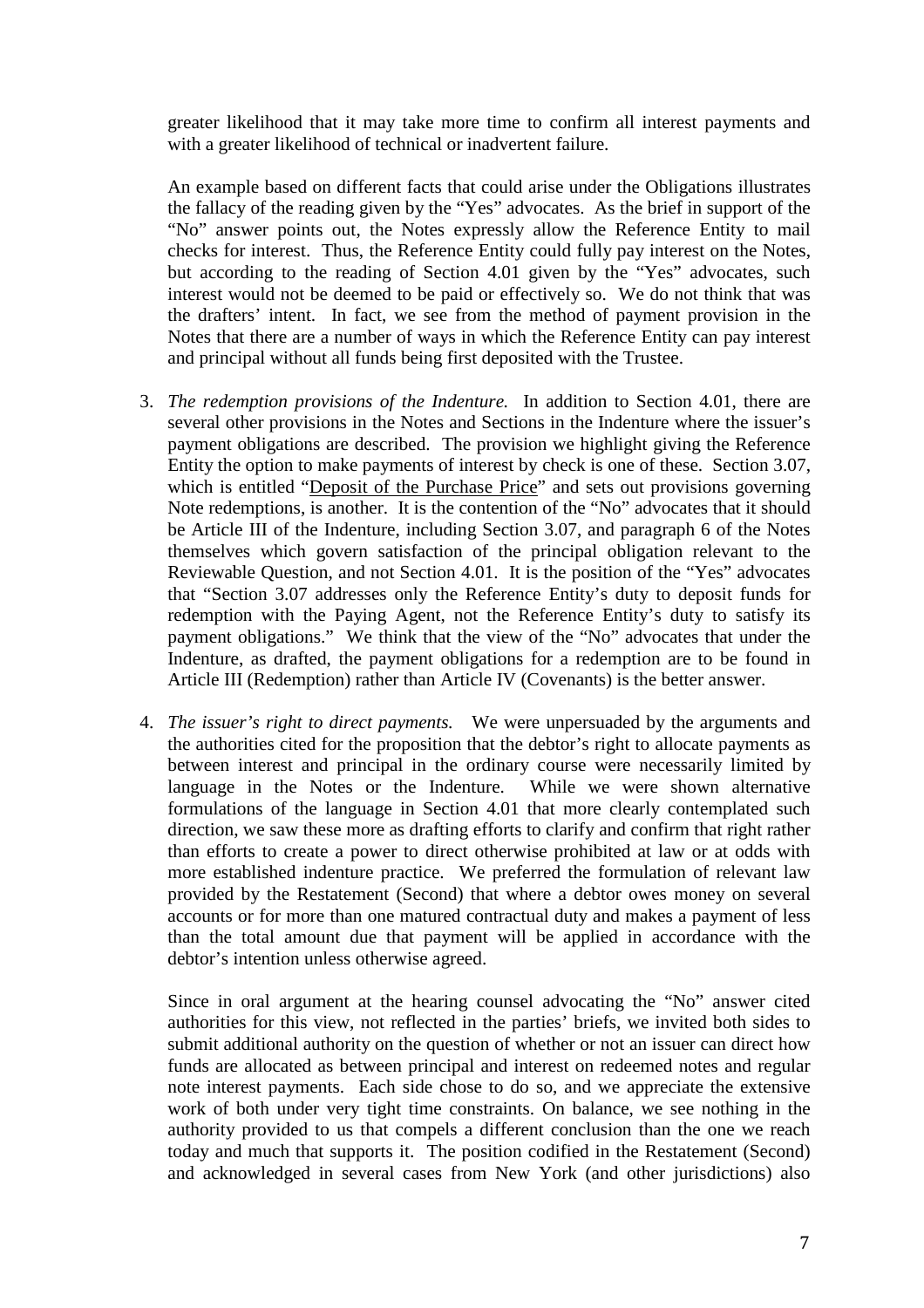comports with our view of the market's understanding of practice pre-insolvency or in the absence of the application of contractually provided for remedies following the occurrence of an event of default.

5. *Post-default priorities.* The External Review Panel accepts that the availability of any Grace Period and therefore the outcome could be quite different following the occurrence of an Event of Default as defined in Section 6.01 of the Indenture. In that case, the priorities would be established by Section 6.10 of the Indenture, and *any*  monies received by the Trustee would have to be applied, after satisfying reimbursement claims of the Trustee, to debts for principal and interest "ratably, without preference or priority of any kind".

However, the Determinations Committee previously voted unanimously that a Failure to Pay Credit Event had not occurred because of the pro-rata application by the Trustee of amounts received from the Reference Entity in accordance with Section 6.10 following receipt of a notice of event of default relating to alleged, but disputed, October 15 defaults. *See* DC Issue 2014-122202, Second Question for vote. We had no evidence of any such notice or allegation in respect of the events of December 15, and we understood that our instructions were to consider the Reviewable Question with the assumption that Section 6.10 was then not applicable as a result of the October 15 events. That understanding was confirmed by counsel for both sides at our hearing on February  $5<sup>th</sup>$ . In reaching our reported decision, the External Review Panel acted accordingly.

- 6. *Market reaction and practice.* We were advised by the "No" advocates that, when the Reference Entity publicly announced its intention and strategy to rely on the 30 day interest grace period, market participants, press coverage and the leading rating agencies all understood the missed interest payment to be subject to a 30-day grace period. *See* Brief in Support of the "No" Answer to the Reviewable Question at notes 6 and 7 and accompanying text. This position was not refuted by counsel for the "Yes" vote, and thus we have assumed, insofar as it may be relevant, that contemporaneous market commentary appears to have been uniformly that (a) the Reference Entity was executing a reasonable strategy to delay payments of interest during its consideration of potential restructuring and (b) the relevant portion of Notes called for redemption had been successfully redeemed by the payments which were made by the Reference Entity on December  $15<sup>th</sup>$ . We also do not believe that this reaction would in any way reflect a departure from market understanding or practice at the time that the Indenture was drafted and the Notes first issued.
- 7. *Commercial considerations.* If the parties specifically contemplated or had intended to provide for a different outcome, namely the removal of a grace period for interest payments on dates on which principal installments were also due, then it is reasonable to assume that there would be, at the time the terms of the issuance were agreed, a commercial, economic rationale to do so. However, no such suitable commercial rationale has been provided, either in the briefs or oral argument, to the External Review Panel. There would, for example, be no loss of interest earnings in the instant case since the Indenture provides for interest on outstanding interest at the same rate as interest accrues on principal. This suggests to us that the parties are unlikely to have even contemplated the situation during their negotiations at the time the Indenture was drafted.